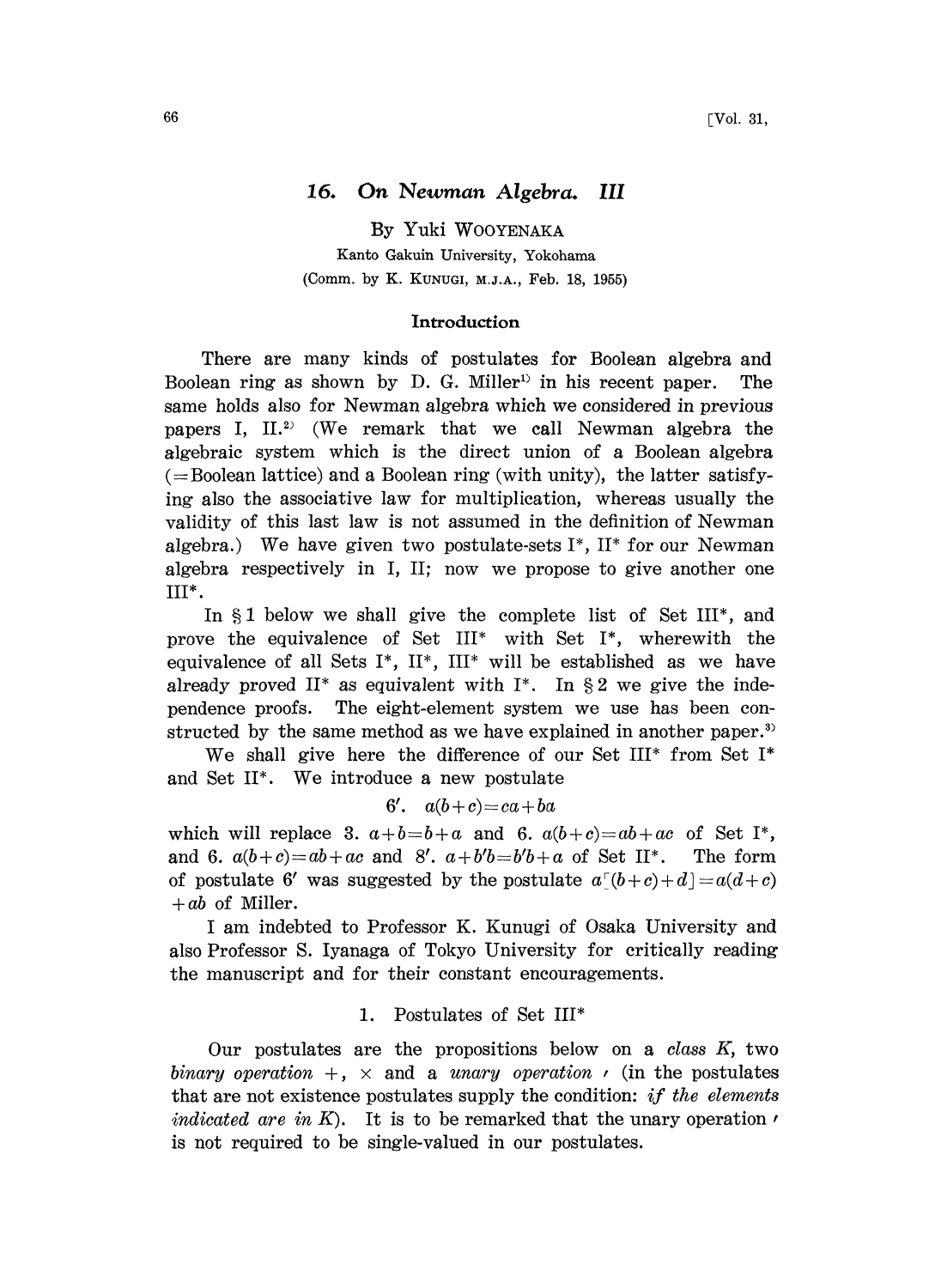## Set III\*

- 1. K is not empty.
- 2. If  $a, b \in K$ , then an element  $a+b \in K$  is uniquely determined.
- 4. If  $a, b \in K$ , then an element  $a \times b \in K$  is uniquely determined. (For the sake of brevity we shall write ab for  $a \times b$ .)
- 5.  $a(bc)=b(ca)$ .
- 6'.  $a(b+c)=ca+ba$ .
- 7. To each  $a \in K$  corresponds at least one  $a' \in K$ .
- 8.  $a + b^{\prime}b = a$ .
- 9.  $a(b'+b)=a$ .

We can easily obtain Set III<sup>\*</sup> from Set I<sup>\*</sup> as we have proved in I the commutativity of multiplication  $ab = ba$  holds in Set I<sup>\*</sup>.

Conversely, one can deduce Set I\* from Set III\*. Proof is very simple and can formulated by the following theorems. Numbers in each proof of the theorems refer to postulates of Set III\* but the use of postulates 1, 2, 4, 7 will be implicit. Theorems will be indicated by T.

 $T1.$   $aa=a.$ Proof.  $a=a(a'+a)=aa+a'a=aa$  by 9, 6', 8.  $T2.$   $ab = ba.$ Proof.  $ab = (ab)(ab) = a[b(ab)] = a[a(bb)] = a(ab) = a(ba)$  $= b(aa) = ba$  by T1, 5, 5, T1, 5, 5, T1.<sup>4)</sup> T3.  $a+b=b+a$ . Proof.  $a+b=(a+b)(a'+a)=(a'+a)(a+b)$  $= b(a'+a)+a(a'+a)=b+a$  by 9, T2, 6', 9. **T4.**  $a(b+c)=ab+ac$ . Proof.  $a(b+c)=ca+ba=ac+ab=ab+ac$  by 6', T2, T3. Now, as T3 and T4 are same as Postulates 3 and 6 of Set I\*

respectively, Sets I\* and III\* are equivalent.

If we introduce as in I, the postulates

$$
101, a+a=a,
$$

 $10'$ ,  $(a'+a)+a=a'$ ,

hen we obtain the following theorems.

T5. The following set of postulates on  $K$  characterizes the Boolean lattice:

Set V: 1, 2, 4, 5, 6', 7, 8, 9, 10<sub>1</sub>.

T6. The following set of postulates on  $K$  characterizes the Boolean ring with unity:

Set VI: 1, 2, 4, 5, 6', 7, 8, 9,  $10'_{3}$ .

# 2. Independence Proofs for Sets iII\*, V, VI

The independence of postulates of Set III\* will follow from that of Sets V, VI, as these sets include our original postulate-set, Set III\*.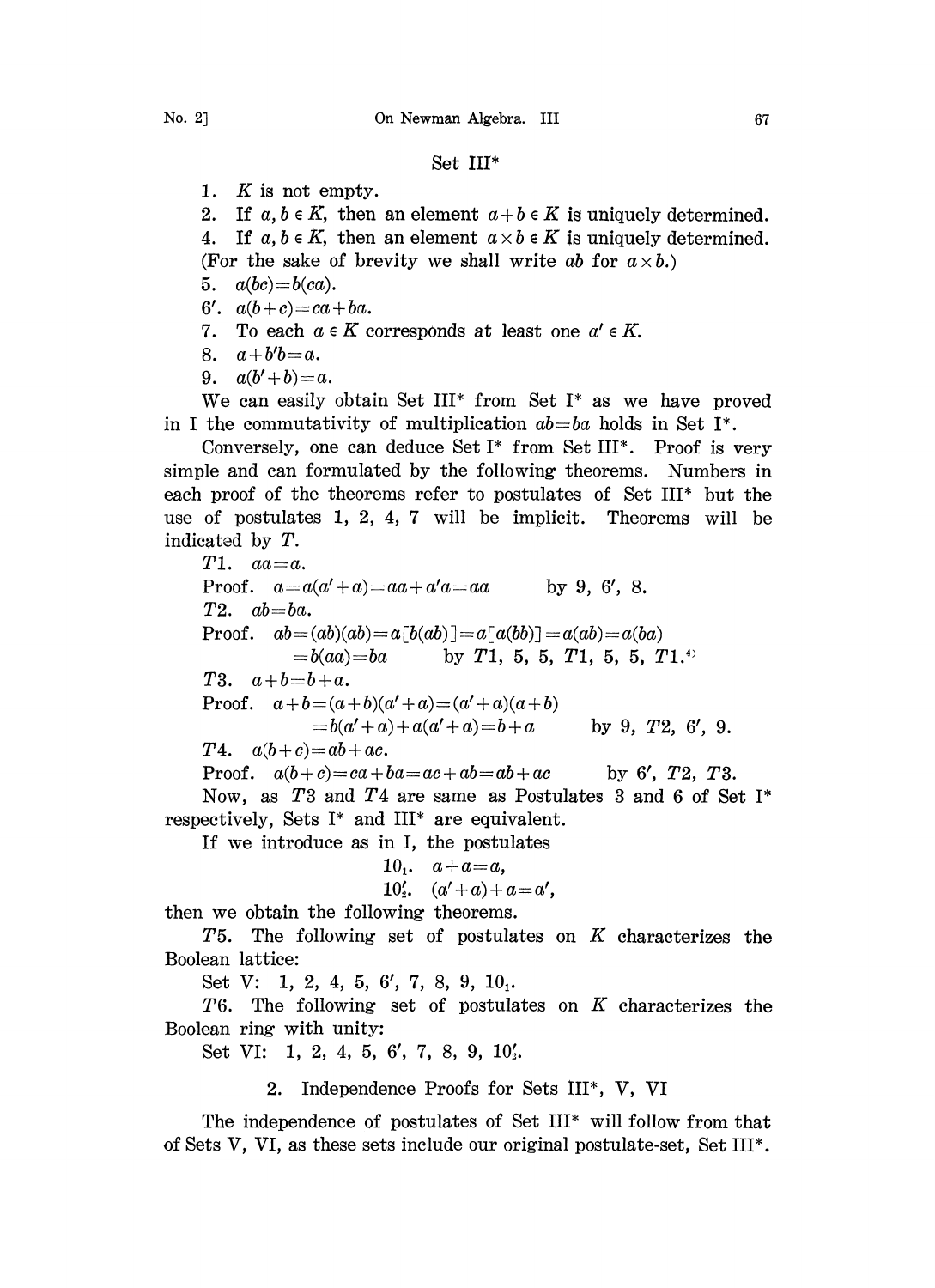#### <sup>68</sup> Y. WOOYEN-: [Vol. 31,

The independence of postulates of Set V and Set VI will be established by the following examples: we shall list only the four-, eight-, and sixteen-element systems for the postuhlte <sup>5</sup> of Set V and the postulates 5 and 8 of Set VI. The independence of the postulate 1 in each Set V and Set VI is shown by the empty set  $K$ . For the remaining postulates in each set the examples are easy to give as two-element systems and they are to be omitted. We shall denote by  $K_i \alpha$  an independence system for postulate  $\alpha$  of K and for  $i=V$ , VI,  $\alpha=1, 2, 4, 5, 6', 7, 8, 9, 10<sub>1</sub>, 10'<sub>2</sub>$  for example  $K_{VI}5$  is an independence system of postulate  $5$  in  $K$  of Set VI.

| 1<br>0<br>$\alpha$ |
|--------------------|
|                    |
|                    |
|                    |
| $\beta$            |
| $\gamma$           |
| $\boldsymbol{a}$   |
| b                  |
| $\boldsymbol{c}$   |
|                    |
| a'                 |
| c                  |
| h                  |
| $\boldsymbol{a}$   |
| 0                  |
|                    |

Here  $b=0+ab+0$ .

 $K_v 5$ : This system is composed of sixteen elements and is constructed as follows:

Let  $\mathfrak A$  be the two-element Boolean lattice  $\{0, 1\}$  with the wellknown operations  $\vee$ ,  $\wedge$ ,  $\vee$ , and  $\mathfrak{B}$  the eight-element system used as  $K_{VI}5$  above. Let  $\mathcal{L}$  be the direct product  $\mathcal{U}\times\mathcal{B}$  of these sets  $\mathcal{U}$ ,  $\mathfrak{B}$ , so that  $\mathfrak{C} \ni (\xi, \eta)$ ,  $\xi \in \mathfrak{A}$ ,  $\eta \in \mathfrak{B}$ , and  $(\xi_1, \eta_1) = (\xi_2, \eta_2)$  if and only if  $\xi_1 = \xi_2$ ,  $\eta_1 = \eta_2$ . The operations  $+$ ,  $\times$ ,  $\prime$  will be introduced into  $\Omega$  by the rules:  $\frac{1}{2}$   $\frac{1}{2}$   $\frac{1}{2}$ 

$$
(\xi, \eta) + (\xi, \eta) = (\xi, \eta),
$$
  
\n
$$
(\xi_1, \eta_1) + (\xi_2, \eta_2) = (\xi_1 \vee \xi_2, \eta_1 + \eta_2) \qquad \text{if } \eta_1 \neq \eta_2,
$$
  
\n
$$
(\xi_1, \eta_1) \times (\xi_2, \eta_2) = (\xi_1 \wedge \xi_2, \eta_1 \times \eta_2),
$$
  
\n
$$
(\xi, \eta)' = (\xi', \eta').
$$

Then  $K_v 5$  is given by  $\mathcal{L}$  with these operations.<sup>5)</sup>

#### References

1) D. G. Miller: Postulates for Boolean algebra, Amer. Math. Monthly, 59, 93-96(1952).